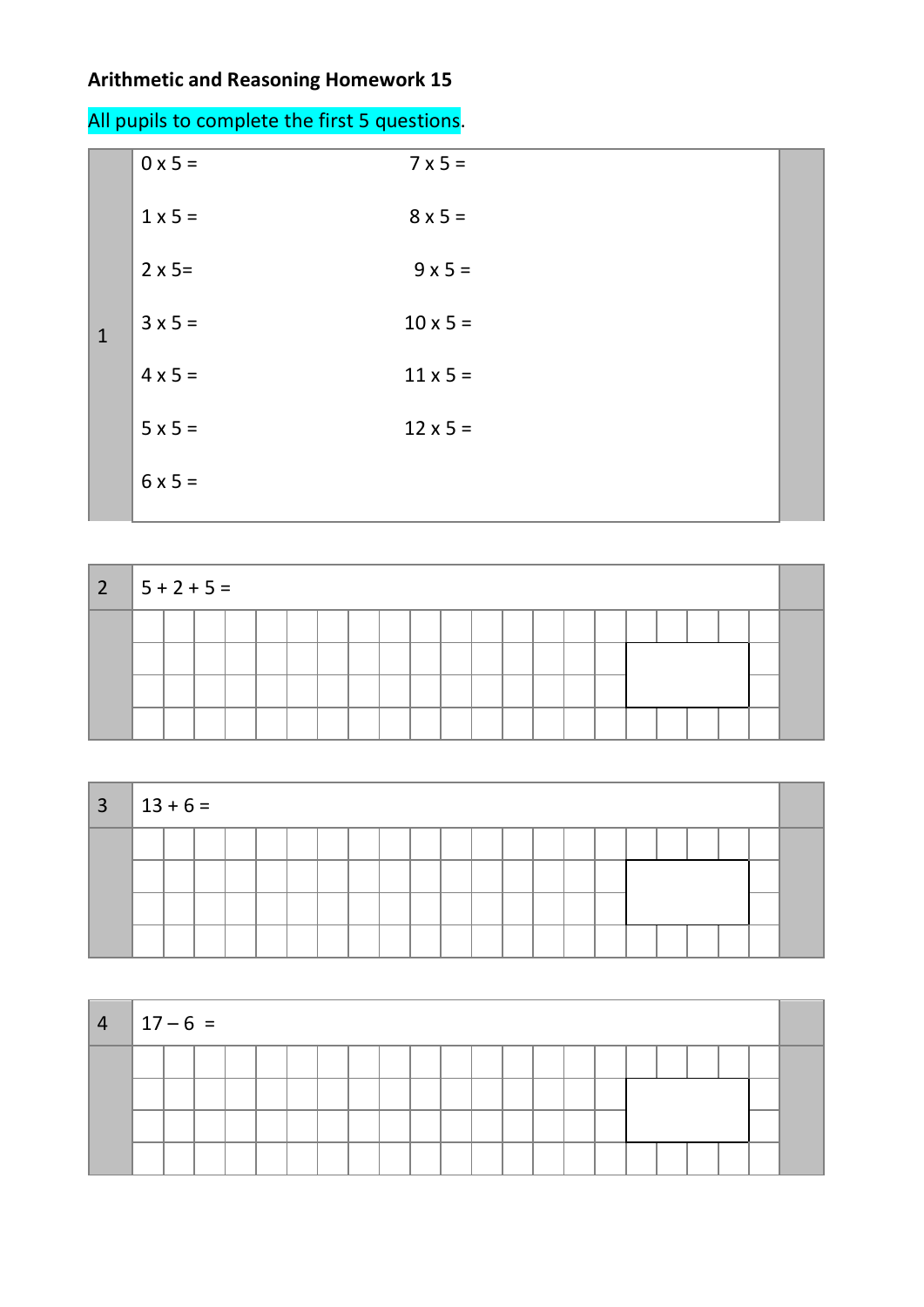| 5 <sup>5</sup> |  | $ 50 + 40 =$ |  |  |  |  |  |  |  |  |  |  |  |  |  |  |  |  |  |
|----------------|--|--------------|--|--|--|--|--|--|--|--|--|--|--|--|--|--|--|--|--|
|                |  |              |  |  |  |  |  |  |  |  |  |  |  |  |  |  |  |  |  |
|                |  |              |  |  |  |  |  |  |  |  |  |  |  |  |  |  |  |  |  |
|                |  |              |  |  |  |  |  |  |  |  |  |  |  |  |  |  |  |  |  |
|                |  |              |  |  |  |  |  |  |  |  |  |  |  |  |  |  |  |  |  |

| $6 \t   8 + 19 =$ |  |  |  |  |  |  |  |  |  |  |  |
|-------------------|--|--|--|--|--|--|--|--|--|--|--|
|                   |  |  |  |  |  |  |  |  |  |  |  |
|                   |  |  |  |  |  |  |  |  |  |  |  |
|                   |  |  |  |  |  |  |  |  |  |  |  |

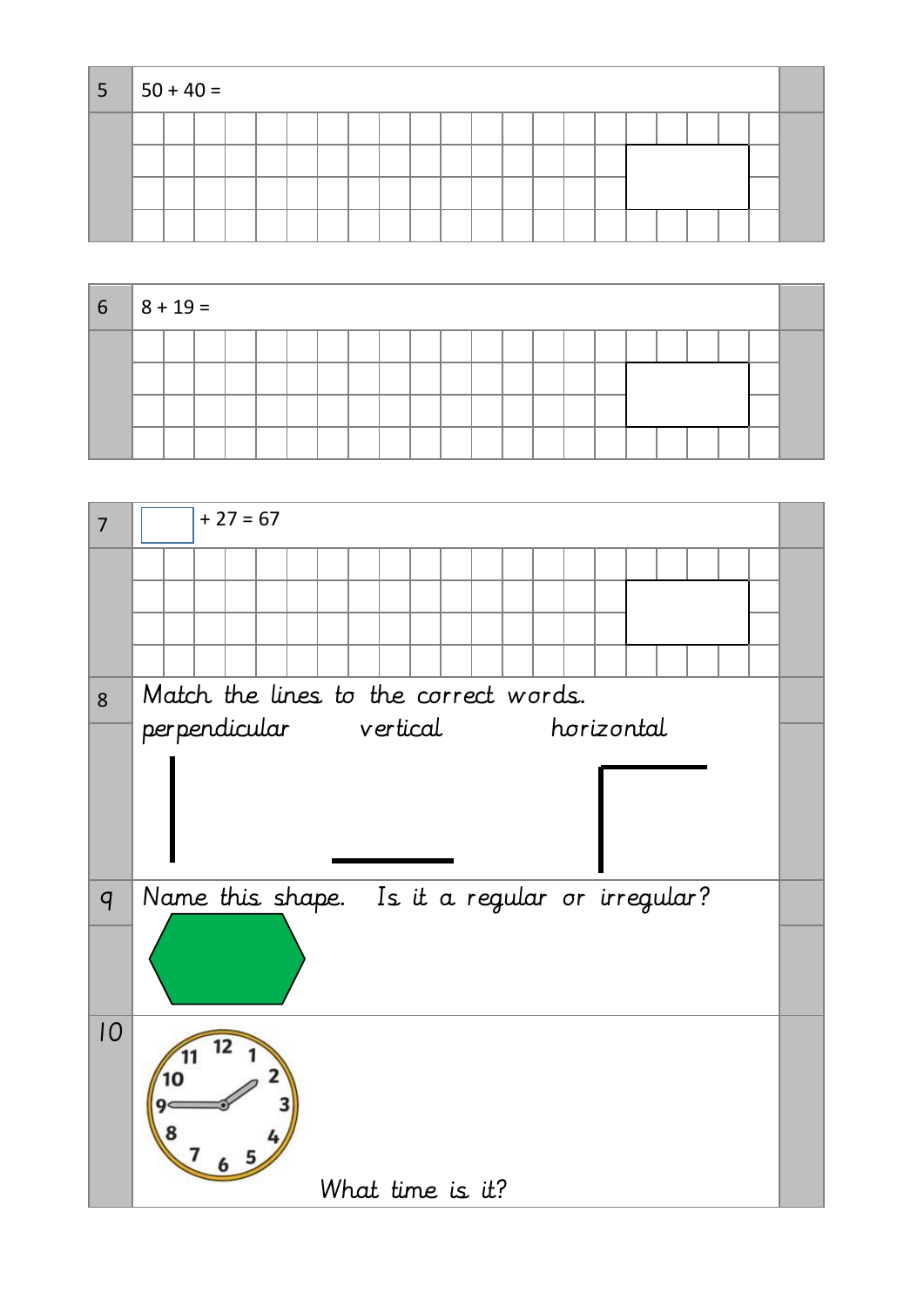| 11 |  |  |  | $+478=833$ |  |  |  |  |  |  |  |
|----|--|--|--|------------|--|--|--|--|--|--|--|
|    |  |  |  |            |  |  |  |  |  |  |  |

| 12 |  |  |  | One hundred and seventy eight more than five hundred and twenty six is? |  |  |  |  |  |  |  |  |  |  |  |  |  |  |  |
|----|--|--|--|-------------------------------------------------------------------------|--|--|--|--|--|--|--|--|--|--|--|--|--|--|--|
|    |  |  |  |                                                                         |  |  |  |  |  |  |  |  |  |  |  |  |  |  |  |
|    |  |  |  |                                                                         |  |  |  |  |  |  |  |  |  |  |  |  |  |  |  |
|    |  |  |  |                                                                         |  |  |  |  |  |  |  |  |  |  |  |  |  |  |  |
|    |  |  |  |                                                                         |  |  |  |  |  |  |  |  |  |  |  |  |  |  |  |

| $13 \left  \frac{1}{3} \right.$ of 36 = |  |  |  |  |  |  |  |  |  |  |  |
|-----------------------------------------|--|--|--|--|--|--|--|--|--|--|--|
|                                         |  |  |  |  |  |  |  |  |  |  |  |
|                                         |  |  |  |  |  |  |  |  |  |  |  |
|                                         |  |  |  |  |  |  |  |  |  |  |  |
|                                         |  |  |  |  |  |  |  |  |  |  |  |

| 14 | 783 is |  |  | more than 298 |  |  |  |  |  |  |  |
|----|--------|--|--|---------------|--|--|--|--|--|--|--|
|    |        |  |  |               |  |  |  |  |  |  |  |

| $15 \mid 78 +$ |  |  |  | $= 55 + 49$ |  |  |  |  |  |  |  |
|----------------|--|--|--|-------------|--|--|--|--|--|--|--|
|                |  |  |  |             |  |  |  |  |  |  |  |
|                |  |  |  |             |  |  |  |  |  |  |  |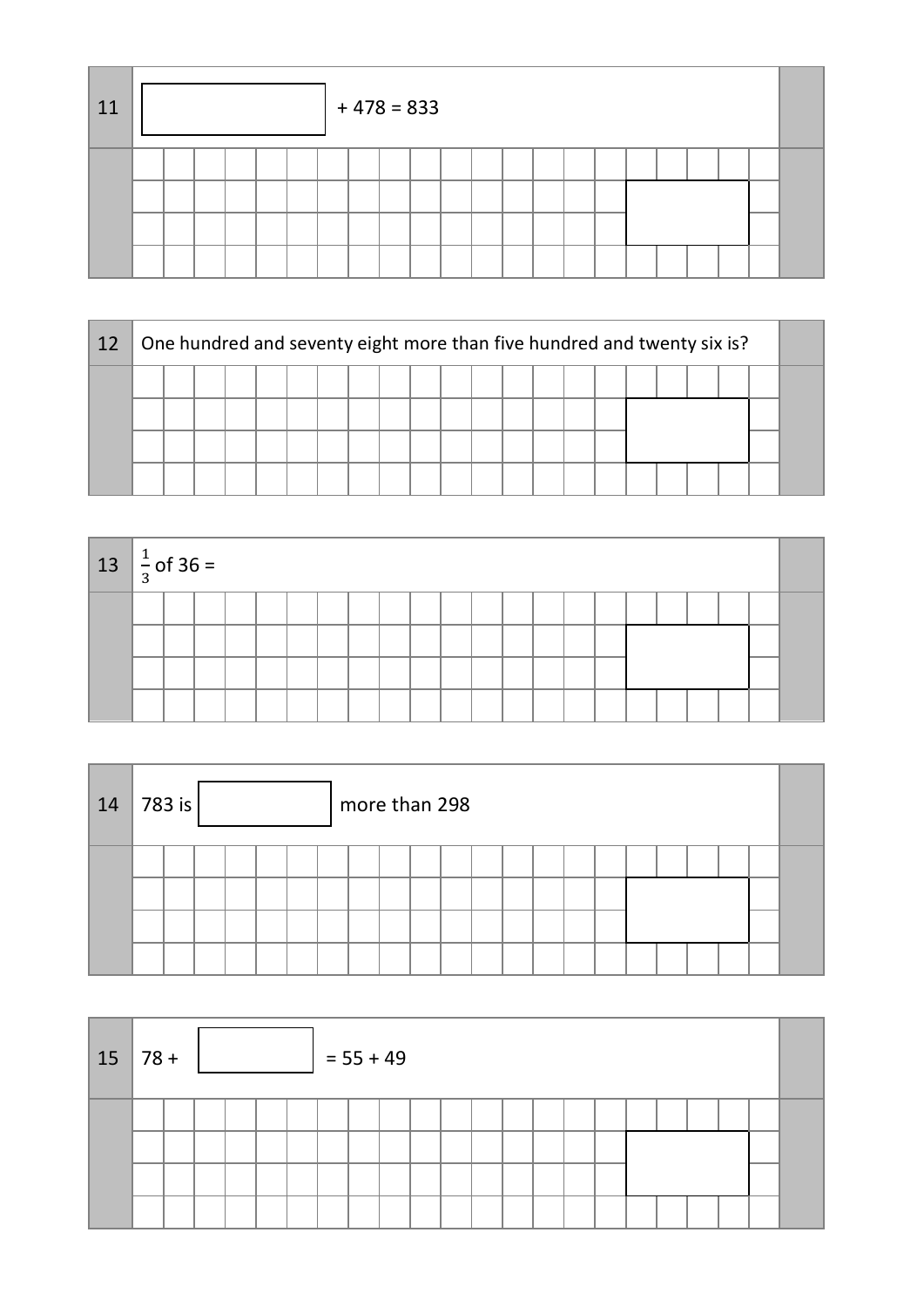